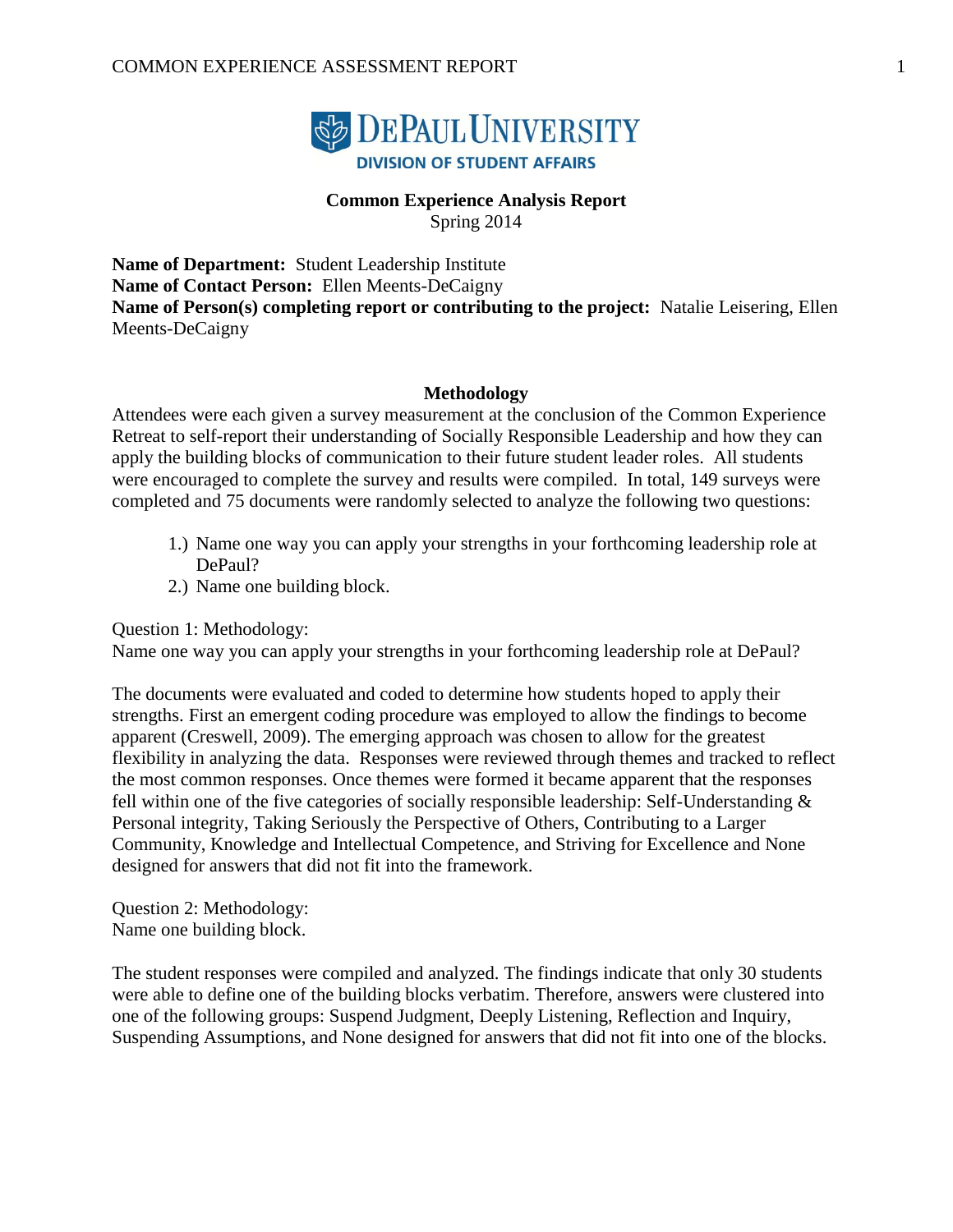### **Findings**

Question 1: Findings and Discussion: Name one way you can apply your strengths in your forthcoming leadership role at DePaul.

Students were asked, "Name one way you can apply your strengths in your forthcoming leadership role at DePaul." The responses were compiled, analyzed, and clustered according to one of the five SRL categories: Self-Understanding & Personal integrity, Taking Seriously the Perspective of Others, Contributing to a Larger Community, Knowledge and Intellectual Competence, and Striving for Excellence.





Figure 1.1 illustrates the cross-tabulation for responses to question one, "Name one way you can apply your strengths in your forthcoming leadership role at DePaul." Four students responded to the question by naming two ways they would apply their strengths. Therefore there are 79 entries.

Our findings show 23 students illustrated they would use their strengths to strive for excellence in their role, 17 students listed contributing to a larger community, 16 students named an action or viewpoint that demonstrated taking seriously the perspective of others, 12 students did not name or identify an action that fell into the SRL framework, 7 students responded using the knowledge and intellectual competence framework, and 4 students replied with answers congruent with self-understanding and personal integrity as a way they would apply their strengths.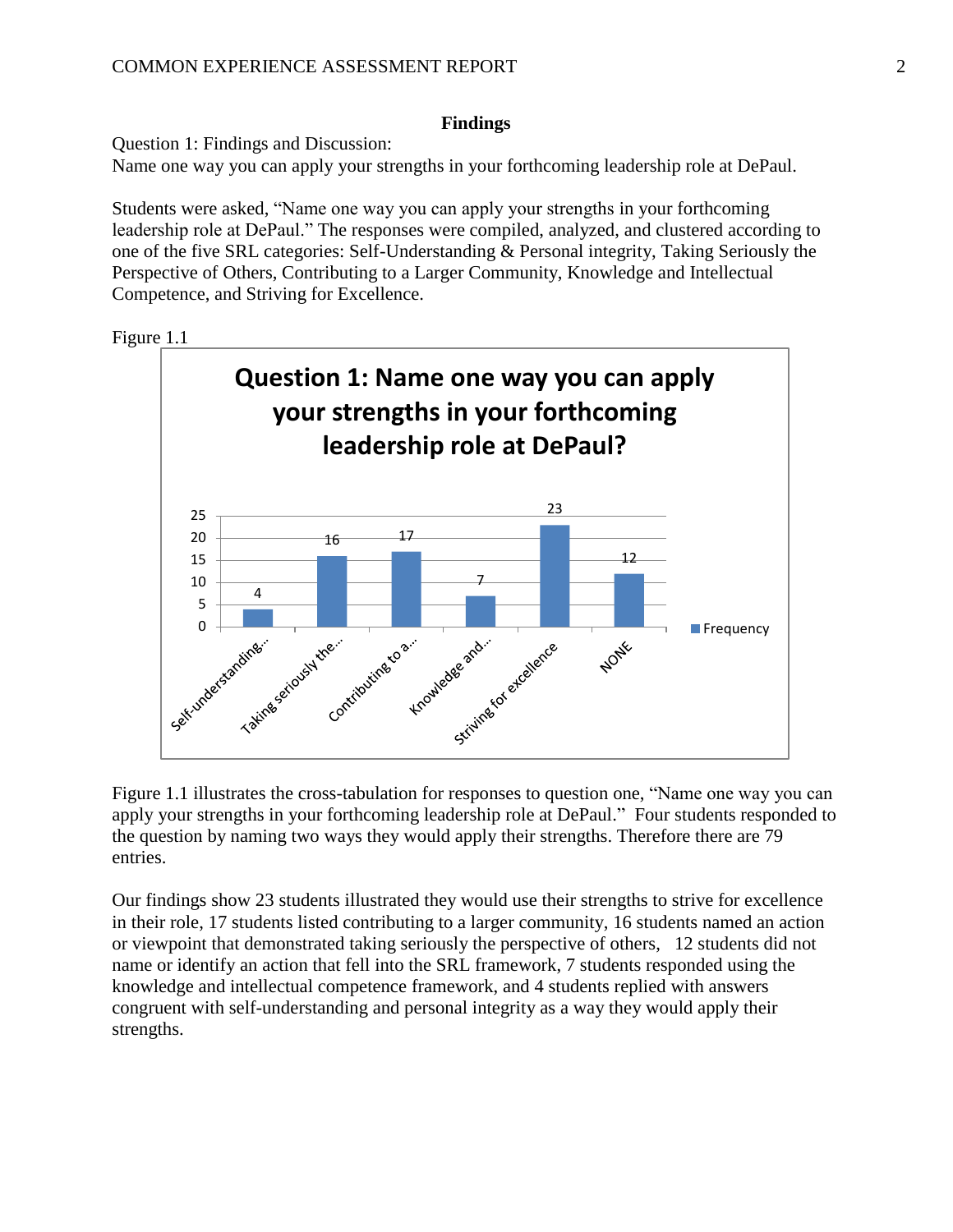Below are a few quotes pulled illustrating ways students would use their strengths in their leadership role. Please note the quotes below were only pulled from students granting permission of their use.

Quotes highlighting ways students will take seriously the perspective of others *"I can apply empathy to help understand the perspectives of my committee members." "By being accepting of others and seeing the potential in students." "Account for other people's opinions more"*

Quotes highlighting ways students will contribute to a larger community *"I can support my students by using my skills learned here and being an ally to them and staying informed."*

*"Interacting with those around me and when planning the connection every week" "I can grow my strengths and apply my responsibility and positivity to building my freshman community."*

Quotes highlighting ways students will strive for excellence *"Being an achiever will help me work hard at every TL program." "I can influence others by making my motivation contagious." "My strengths apply greatly to being an effective mentor. I love to learn about new people and I can direct a conflict if it will be productive for the group."*

Question 2: Findings and Discussion: Name one building block.

Students were also asked to name one building block. The responses were compiled, analyzed, and clustered according to one of the four building blocks. Suspend Judgment, Deeply Listening, Reflection and Inquiry, Suspending Assumptions, and None designed for answers that did not fit into one of the blocks.



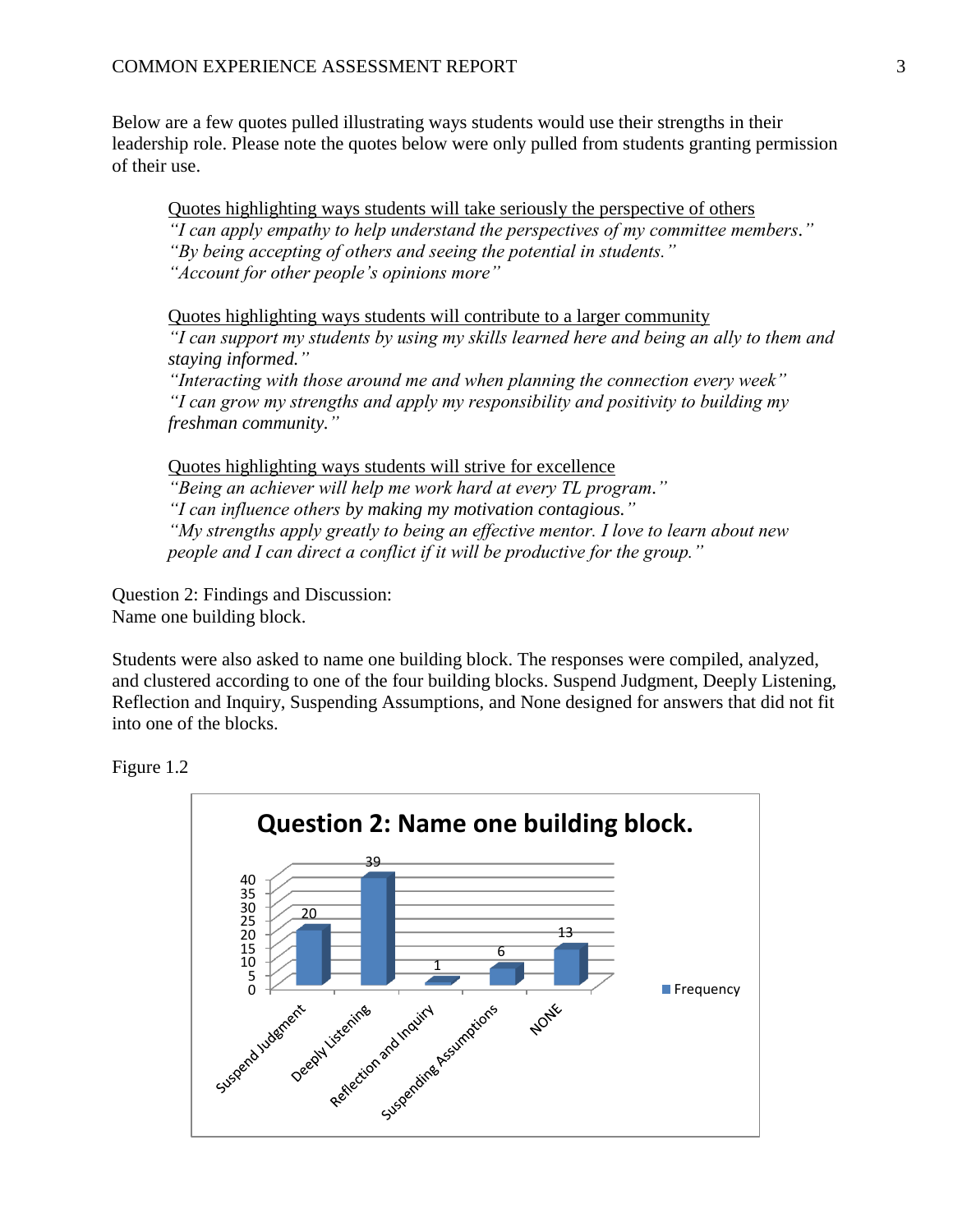Figure 1.2 illustrates the cross-tabulation for responses to question two, name one building block. Four students responded to the question by naming two building blocks. Therefore there are 79 entries.

The findings show/indicate 39 students named deeply listening, 20 students identified suspend judgment, 13 students did not name a building block, 6 identified suspending assumptions, and 1 student replied with reflection and inquiry.

| <b>Learning Outcome</b>                                                                                                                | <b>Number of Students</b><br><b>Assessed</b> | <b>Number of Students with</b><br><b>Acceptable or Better</b><br><b>Performance</b> |
|----------------------------------------------------------------------------------------------------------------------------------------|----------------------------------------------|-------------------------------------------------------------------------------------|
| LEARNING OUTCOME:<br>PARTICIPANTS WILL<br><b>ARTICULATE HOW THEY</b><br>CAN APPLY THEIR<br><b>STRENGTHS IN THE</b><br>LEADERSHIP ROLE. | 75                                           | 63                                                                                  |

# **Advancement Toward Learning Outcome:**

#### **Recommendations**

The assessment question at hand is to determine what students learned from the Common Core Retreat and how they are applying what they have learned in their current leadership roles.

#### Opportunity 1 – Prompts

Although students were able to articulate one way they will use their strengths and name a building block, the data indicated opportunities to modify the survey questions to better understand *how* students will apply what they learned in their leadership roles.

- Opportunity to clarify prompt
	- o "Name one way you can apply your strengths in your forthcoming leadership role at DePaul."
		- Update the prompt to **"**Describe one way you can apply your top five strengths (as defined by StrengthQuest) in your forthcoming leadership role at DePaul."
			- Students will have to answer the question based on a situational response. The response could then provide reviewers to later check-in and observe if the student is demonstrating the stated strength.
- Opportunity to modify "Name one building block" question
	- $\circ$  Only 30 students were able to name a building block verbatim- perhaps modifying this question to probe the student on how they might use one of the building blocks of communication would be more revealing as to what the student learned.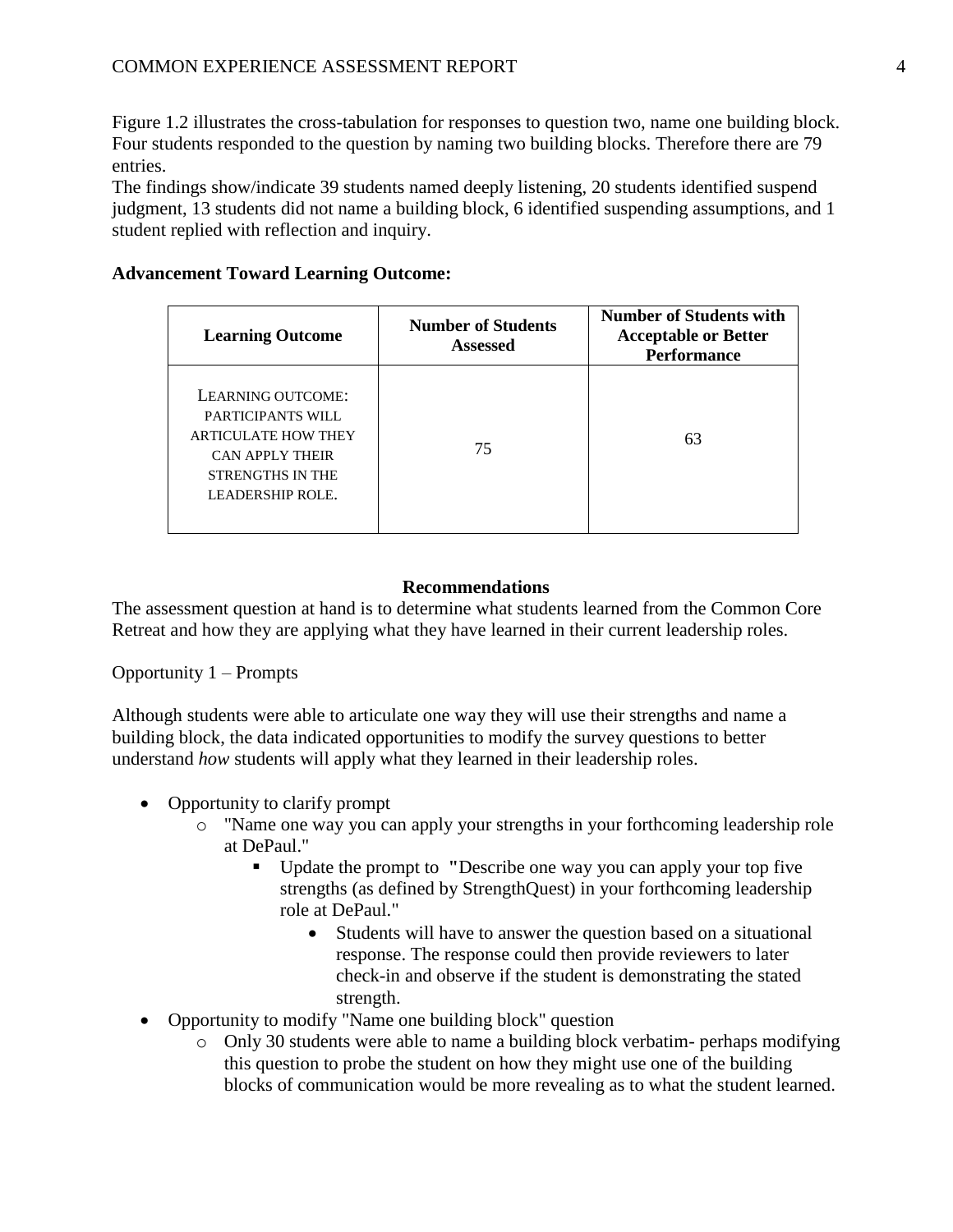o Data also shows listening as the most occurring response. It should be considered that students may have guessed this answer.

Opportunity 2 – Follow-up

Due to resource restrictions the Student Leadership Institute was unable to conduct focus groups to review student learning. Other follow-up options should be considered.

- Opportunity to supplement findings
	- o Have students complete a mid-year post evaluation
		- The evaluation could ask students to reflect on the ways they have used their strength and building blocks of dialogue.